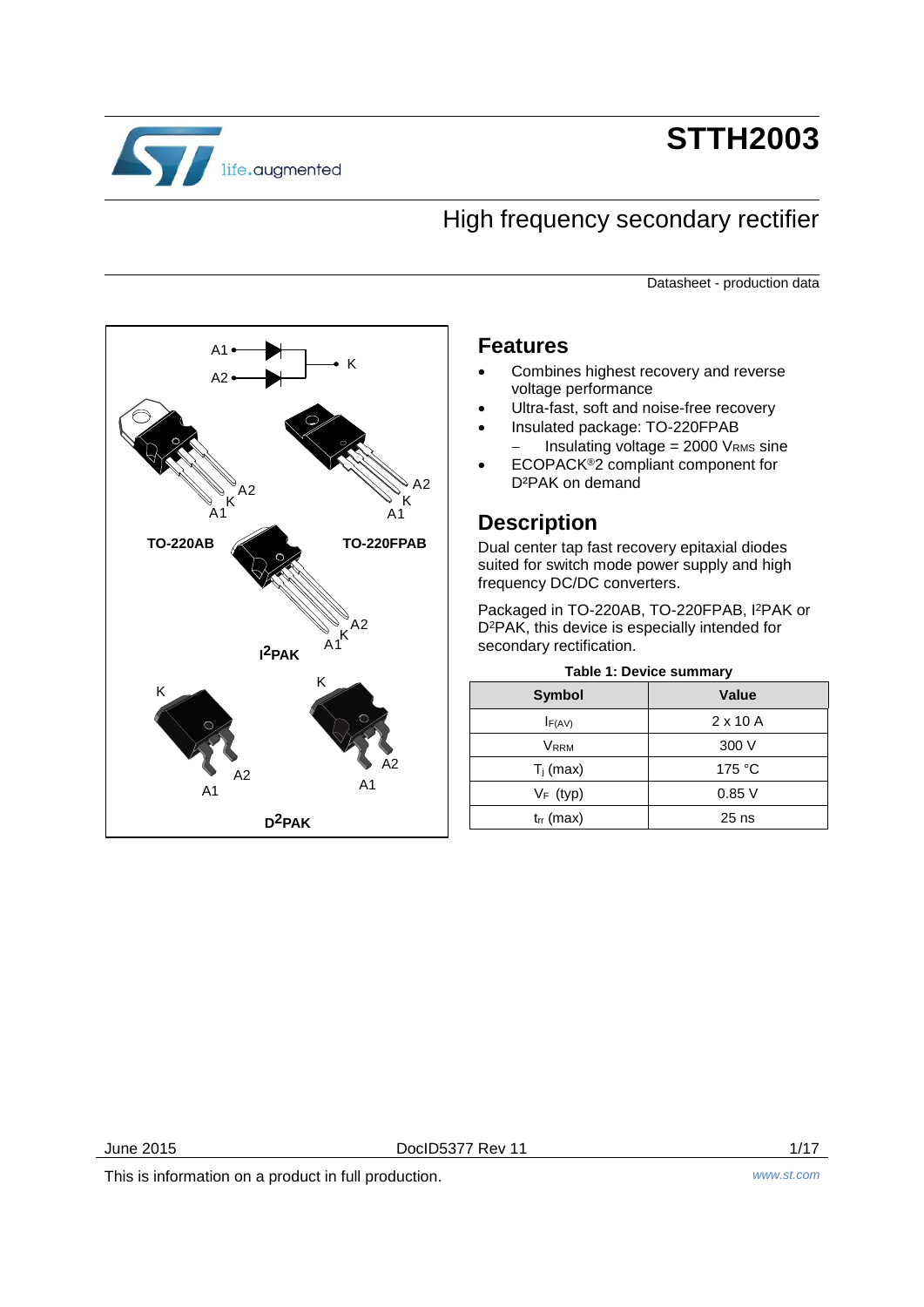# **1 Characteristics**

<span id="page-1-3"></span>**Table 2: Absolute ratings (limiting values, per diode, at 25 °C, unless otherwise specified)**

| <b>Symbol</b>       |                                            |                                            | Value          | Unit         |                 |    |
|---------------------|--------------------------------------------|--------------------------------------------|----------------|--------------|-----------------|----|
| <b>VRRM</b>         | Repetitive peak reverse voltage            |                                            | 300            | V            |                 |    |
| I <sub>F(RMS)</sub> | Forward rms current                        |                                            |                |              | 30              | A  |
|                     | Average forward                            | TO-220AB, D <sup>2</sup> PAK,<br>$I^2$ PAK | $T_c = 140 °C$ | Per<br>diode | 10              |    |
| F(AV)               | current $\delta$ = 0.5.<br>square wave     | TO-220FPAB                                 | $T_c = 115 °C$ |              |                 | А  |
|                     |                                            | All types                                  | Per device     |              | 20              |    |
| <b>IFSM</b>         | Surge non<br>repetitive forward<br>current | $tp = 10$ ms sinusoidal                    |                |              | 110             | A  |
| $T_{\text{stg}}$    |                                            | Storage temperature range                  |                |              | $-65$ to $+175$ | °C |
| Τj                  |                                            | Maximum operating junction temperature (1) |                |              | $+175$          | °C |

## **Notes:**

<span id="page-1-0"></span> $^{(1)}$ (dPtot/dTj) < (1/Rth(j-a)) condition to avoid thermal runaway for a diode on its own heatsink.

### **Table 3: Thermal parameter**

| <b>Symbol</b>      |                  | <b>Parameter</b>                                 |           |     |      |  |
|--------------------|------------------|--------------------------------------------------|-----------|-----|------|--|
|                    |                  | TO-220AB, D <sup>2</sup> PAK, I <sup>2</sup> PAK | Per diode | 2.5 |      |  |
| $R_{th(i-c)}$      | Junction to case | TO-220FPAB                                       |           | 4.6 | °C/W |  |
|                    |                  | TO-220AB, D <sup>2</sup> PAK, I <sup>2</sup> PAK | Total     | 1.3 |      |  |
|                    |                  | TO-220FPAB                                       |           | 4   |      |  |
|                    |                  | TO-220AB, D <sup>2</sup> PAK, I <sup>2</sup> PAK |           | 0.1 |      |  |
| R <sub>th(c)</sub> | Coupling         | TO-220FPAB                                       |           | 3.5 | °C/W |  |

When the diodes 1 and 2 are used simultaneously:

 $\Delta T_{\text{j (diode1)}} = P_{\text{(diode1)}} \times R_{\text{th(j-c)}}$  (per diode) +  $P_{\text{(diode2)}} \times R_{\text{th(c)}}$ 

| Table 4: Static electrical characteristics (per diode) |  |  |  |
|--------------------------------------------------------|--|--|--|
|--------------------------------------------------------|--|--|--|

| <b>Symbol</b>                   | <b>Parameter</b>        | <b>Test conditions</b> |               | Min. | Typ. | Max. | Unit |
|---------------------------------|-------------------------|------------------------|---------------|------|------|------|------|
| $\mathsf{I}_{\mathsf{R}}^{(1)}$ | $T_i = 25 °C$           |                        |               |      |      | 20   |      |
|                                 | Reverse leakage current | $T_i = 125 °C$         | $V_R = 300 V$ | -    | 30   | 300  | μA   |
| $V_F(2)$                        | Forward voltage drop    | $T_i = 25 °C$          | $F = 10 A$    | -    |      | 1.25 |      |
|                                 |                         | $T_i = 125 °C$         |               | -    | 0.85 |      |      |

## **Notes:**

<span id="page-1-2"></span><span id="page-1-1"></span>(1)Pulse test: t<sup>p</sup> = 5 ms, δ < 2% <sup>(2)</sup>Pulse test:  $t_p$  = 380 μs, δ < 2%

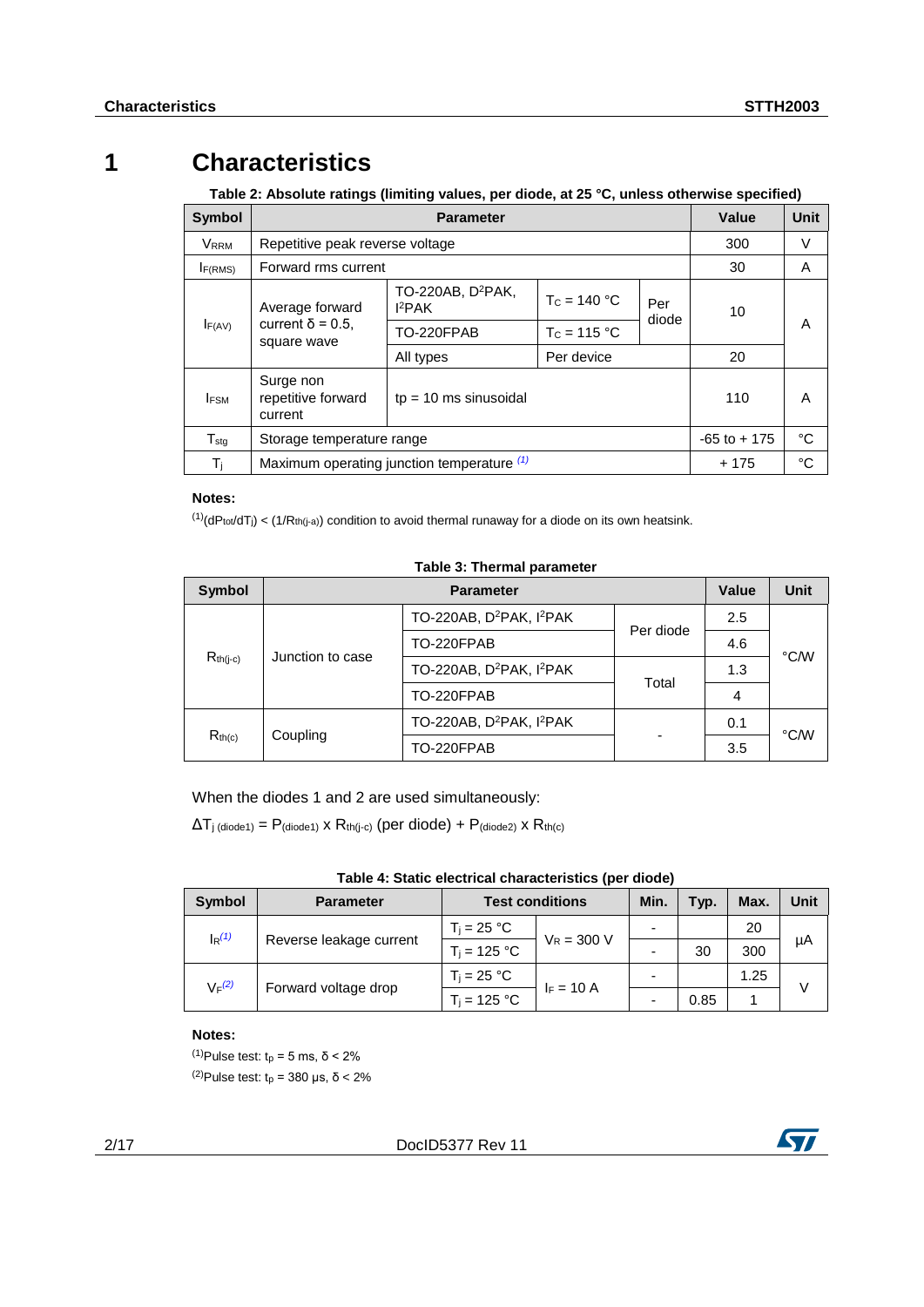**ST** 

To evaluate the conduction losses use the following equation:

|  |  |  | $P = 0.75 \times I_{F(AV)} + 0.025 I_{F}^2$ (RMS) |  |
|--|--|--|---------------------------------------------------|--|
|--|--|--|---------------------------------------------------|--|

|  | Table 5: Recovery characteristics (per diode) |  |
|--|-----------------------------------------------|--|
|--|-----------------------------------------------|--|

| <b>Symbol</b> | <b>Parameter</b>            | <b>Test conditions</b> |                                                                     | Min. | Typ. | Max. | Unit |
|---------------|-----------------------------|------------------------|---------------------------------------------------------------------|------|------|------|------|
|               |                             |                        | $I_F = 0.5$ A, $I_{rr} = 0.25$ A, $I_R = 1$ A                       | ۰    |      | 25   |      |
| $t_{rr}$      | Reverse recovery<br>time    | $T_{j=} 25$<br>°Ċ      | $I_F = 1$ A, $V_R = 30$ V, dl $F/dt = -50$<br>$A/\mu s$             |      |      | 35   | ns   |
| $t_{fr}$      | Forward recovery<br>time    | $T_{\rm j} = 25$<br>°C | $I_F$ = 10 A, $V_{FR}$ = 1.1 x $V_{Fmax}$ ,<br>$dl_F/dt = 100$ A/us |      |      | 230  | ns   |
| VFP           | Peak forward<br>voltage     | $T_j = 25$<br>°Ċ       | $I_F = 10$ A, dl $F/dt = 100$ A/us                                  |      |      | 3.5  | V    |
| <b>IRM</b>    | Reverse recovery<br>current | $T = 125$<br>°C        | $I_F$ = 10 A, Vcc= 200 V,<br>$dl_F/dt = 200$ A/ $\mu$ s             |      |      | 8    | A    |
| S factor      | Softness factor             |                        |                                                                     |      | 0.3  |      |      |

# **1.1 Characteristics (curves)**





DocID5377 Rev 11 3/17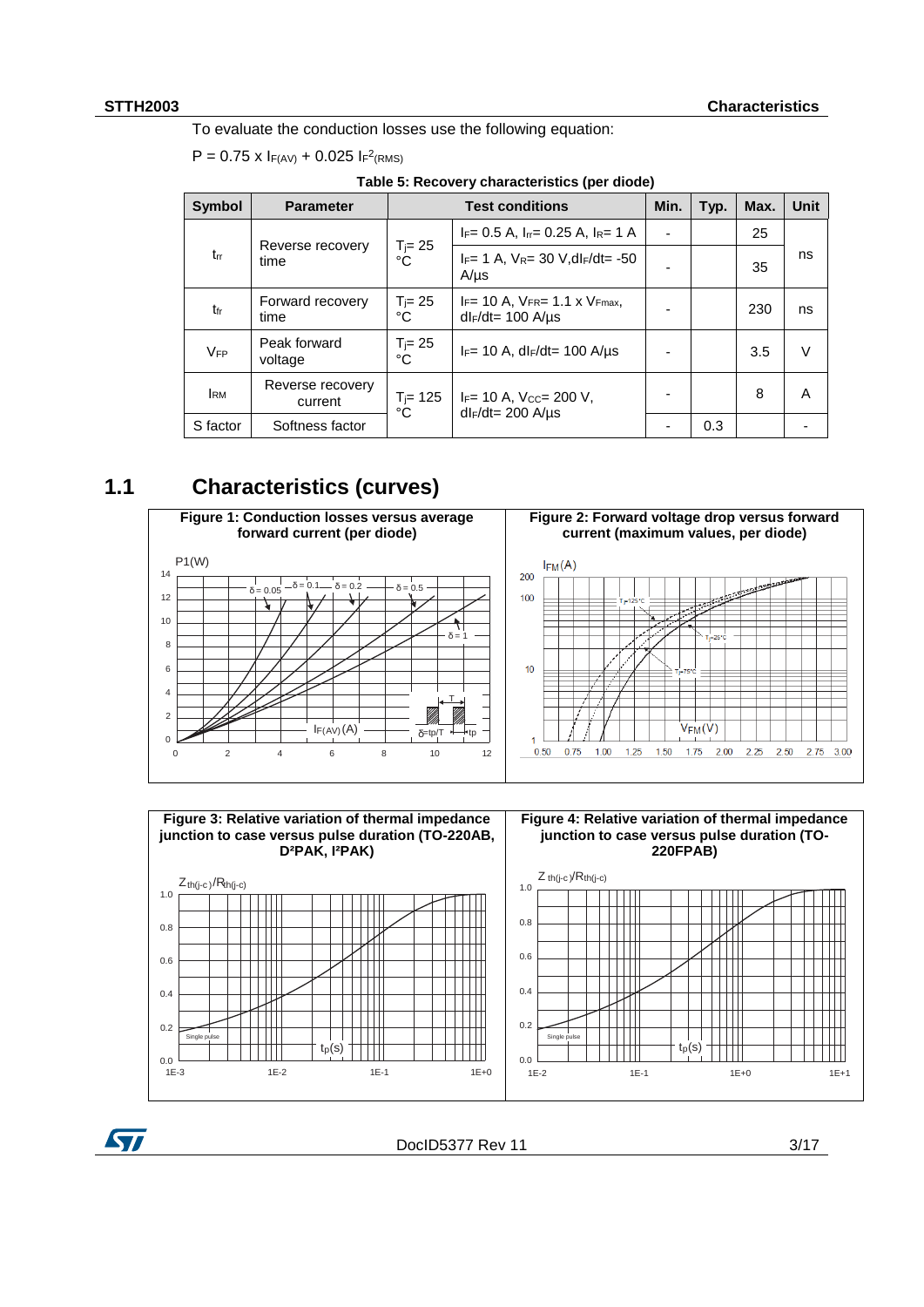### **Characteristics STTH2003**







4/17 DocID5377 Rev 11

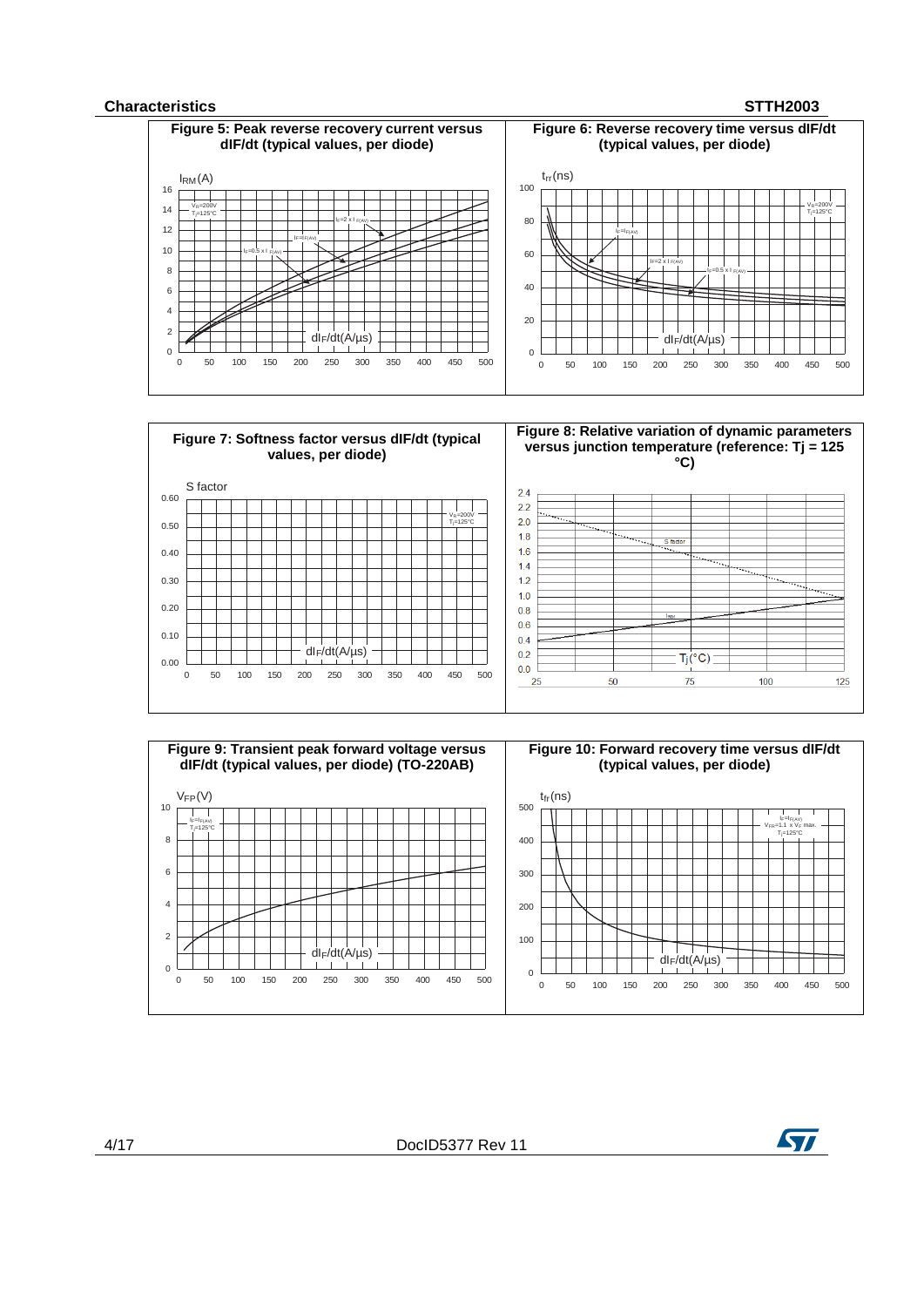## **STTH2003 Characteristics**



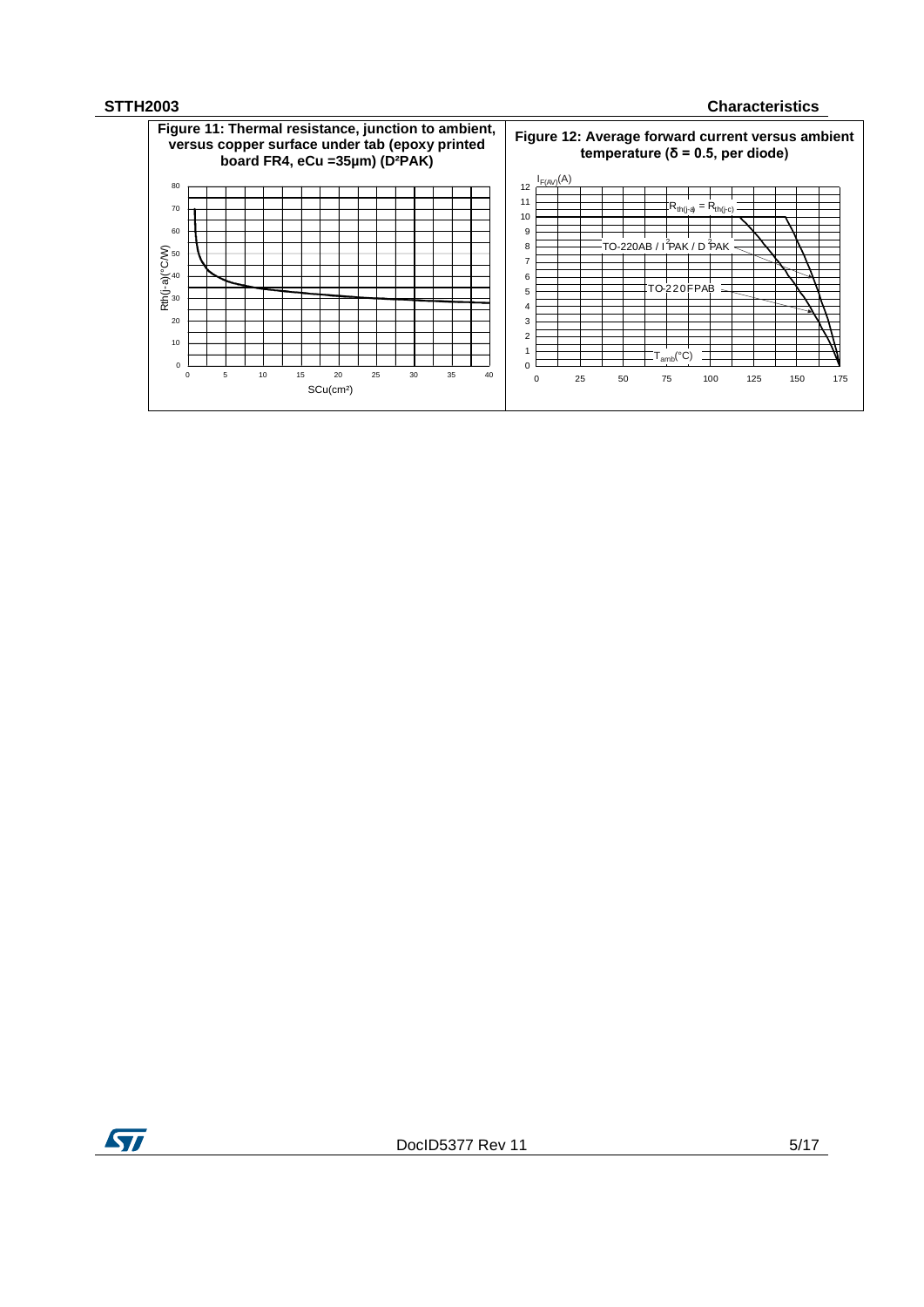# **2 Package information**

In order to meet environmental requirements, ST offers these devices in different grades of ECOPACK® packages, depending on their level of environmental compliance. ECOPACK® specifications, grade definitions and product status are available at: *www.st.com*. ECOPACK® is an ST trademark.

- Cooling method: by conduction (C)
- Epoxy meets UL 94,V0
- Recommended torque value: 0.55 N·m (for TO-220AB and TO-220FPAB)
- Maximum torque value: 0.7 N·m (for TO-220AB and TO-220FPAB)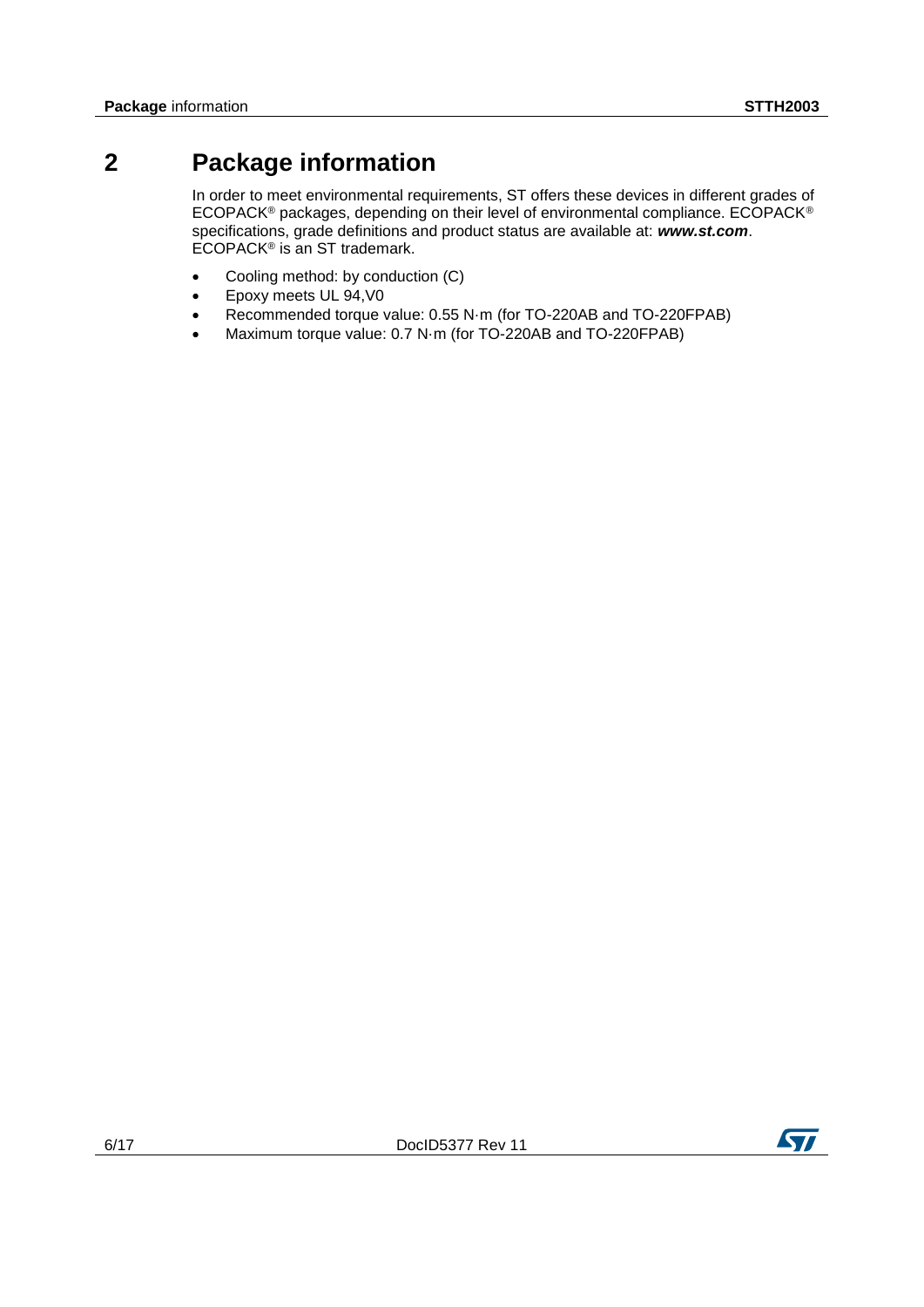**2.1 D²PAK package information**

<span id="page-6-0"></span>



This package drawing may slightly differ from the physical package. However, all the specified dimensions are guaranteed.

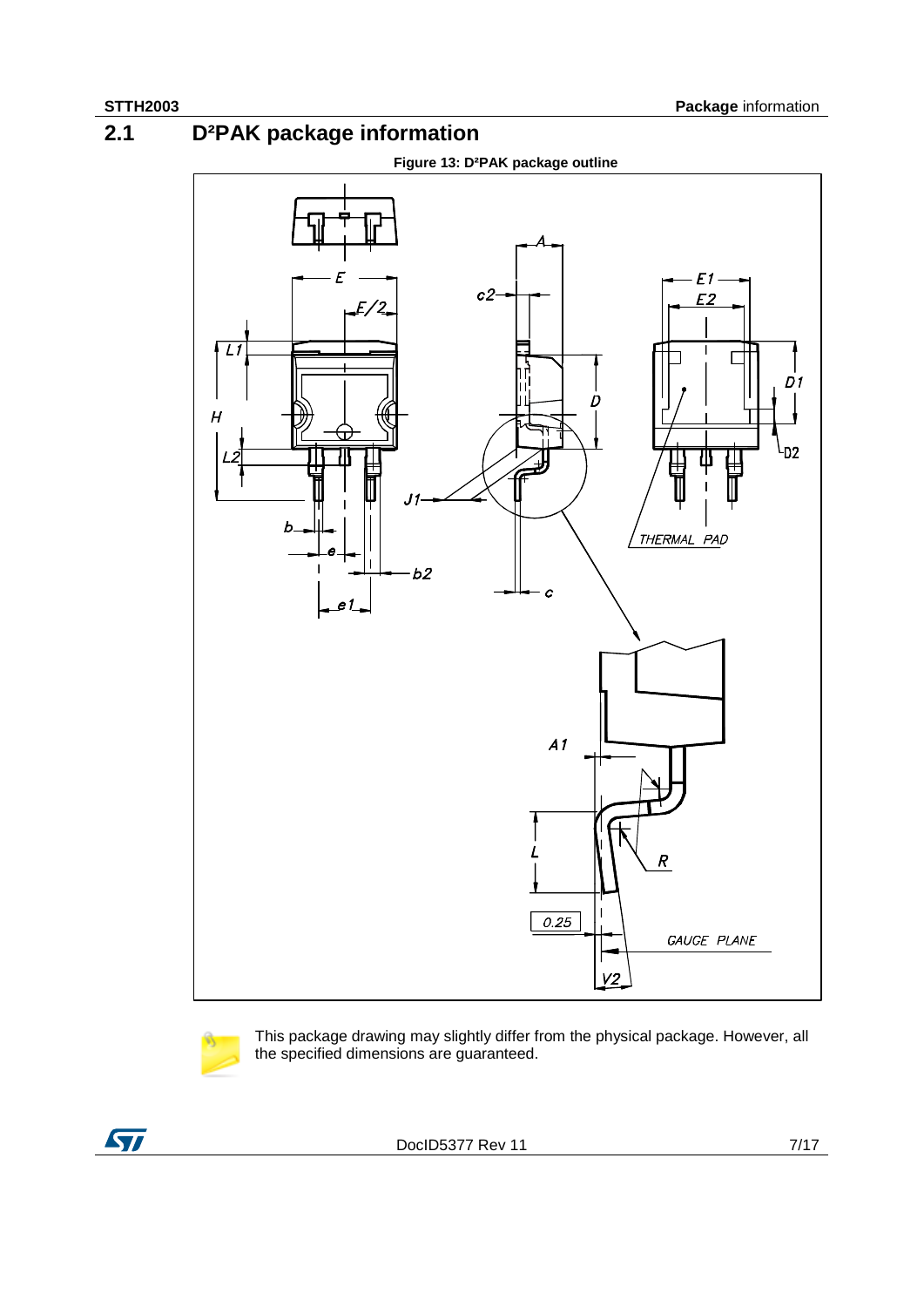# **Package** information **STTH2003**

| <b>IIUIIIIaliUII</b><br>OI I NZUUJ<br>Table 6: D <sup>2</sup> PAK package mechanical data |             |                    |                   |               |  |  |
|-------------------------------------------------------------------------------------------|-------------|--------------------|-------------------|---------------|--|--|
|                                                                                           |             |                    | <b>Dimensions</b> |               |  |  |
| Ref.                                                                                      |             | <b>Millimeters</b> |                   | <b>Inches</b> |  |  |
|                                                                                           | Min.        | Max.               | Min.              | Max.          |  |  |
| A                                                                                         | 4.36        | 4.60               | 0.172             | 0.181         |  |  |
| A <sub>1</sub>                                                                            | 0.00        | 0.25               | 0.000             | 0.010         |  |  |
| b                                                                                         | 0.70        | 0.93               | 0.028             | 0.037         |  |  |
| b2                                                                                        | 1.14        | 1.70               | 0.045             | 0.067         |  |  |
| $\mathbf{C}$                                                                              | 0.38        | 0.69               | 0.015             | 0.027         |  |  |
| c2                                                                                        | 1.19        | 1.36               | 0.047             | 0.053         |  |  |
| D                                                                                         | 8.60        | 9.35               | 0.339             | 0.368         |  |  |
| D <sub>1</sub>                                                                            | 6.90        | 8.00               | 0.272             | 0.311         |  |  |
| D <sub>2</sub>                                                                            | 1.10        | 1.50               | 0.043             | 0.060         |  |  |
| E                                                                                         | 10.00       | 10.55              | 0.394             | 0.415         |  |  |
| E <sub>1</sub>                                                                            | 8.10        | 8.90               | 0.319             | 0.346         |  |  |
| E <sub>2</sub>                                                                            | 6.85        | 7.25               | 0.266             | 0.282         |  |  |
| $\mathbf e$                                                                               |             | 2.54 typ.          | 0.100             |               |  |  |
| e <sub>1</sub>                                                                            | 4.88        | 5.28               | 0.190             | 0.205         |  |  |
| H                                                                                         | 15.00       | 15.85              | 0.591             | 0.624         |  |  |
| J <sub>1</sub>                                                                            | 2.49        | 2.90               | 0.097             | 0.112         |  |  |
| L                                                                                         | 1.90        | 2.79               | 0.075             | 0.110         |  |  |
| L1                                                                                        | 1.27        | 1.65               | 0.049             | 0.065         |  |  |
| L2                                                                                        | 1.30        | 1.78               | 0.050             | 0.070         |  |  |
| R                                                                                         | 0.4 typ.    |                    |                   | 0.015         |  |  |
| V <sub>2</sub>                                                                            | $0^{\circ}$ | $8^{\circ}$        | $0^{\circ}$       | $8^{\circ}$   |  |  |

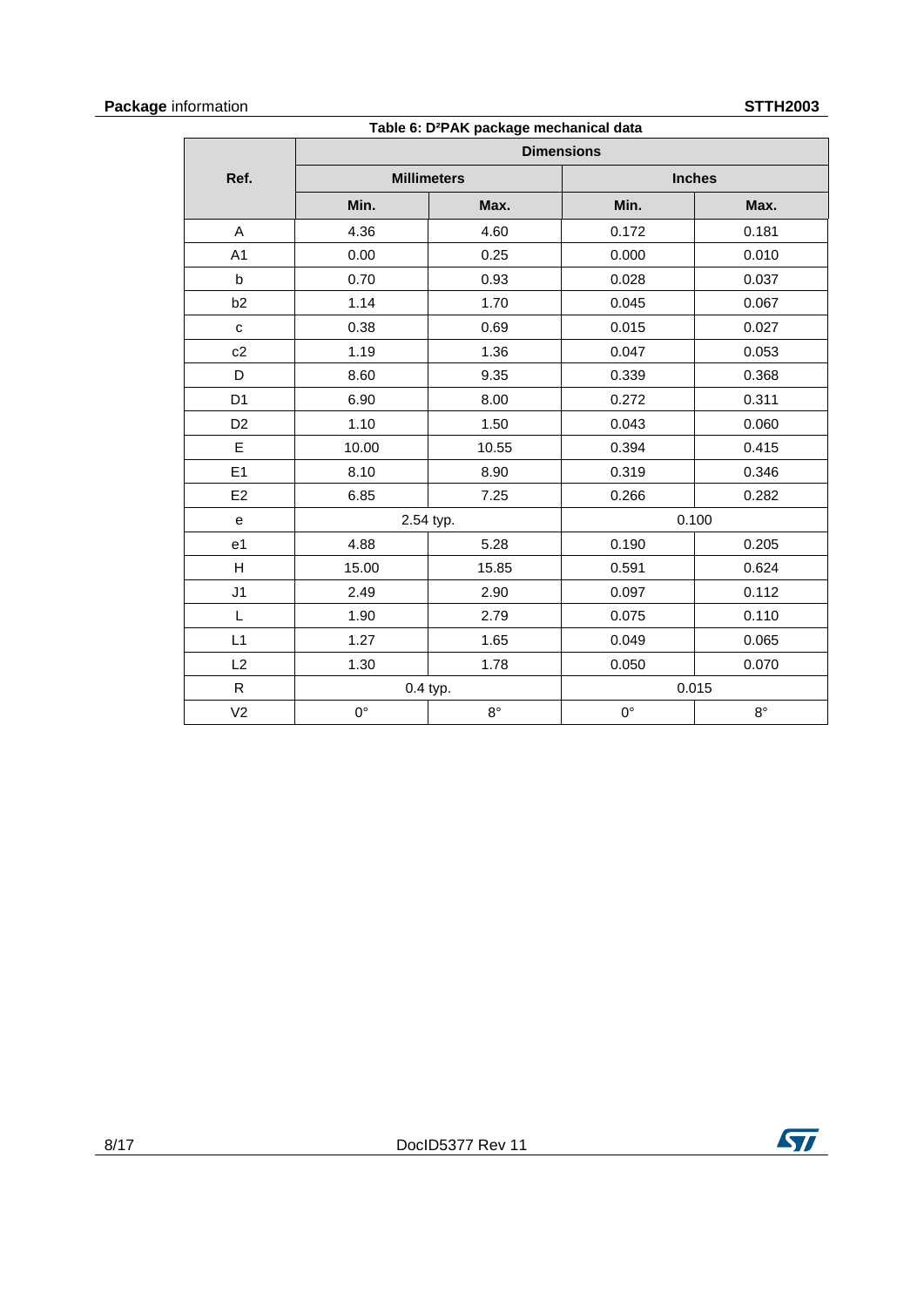

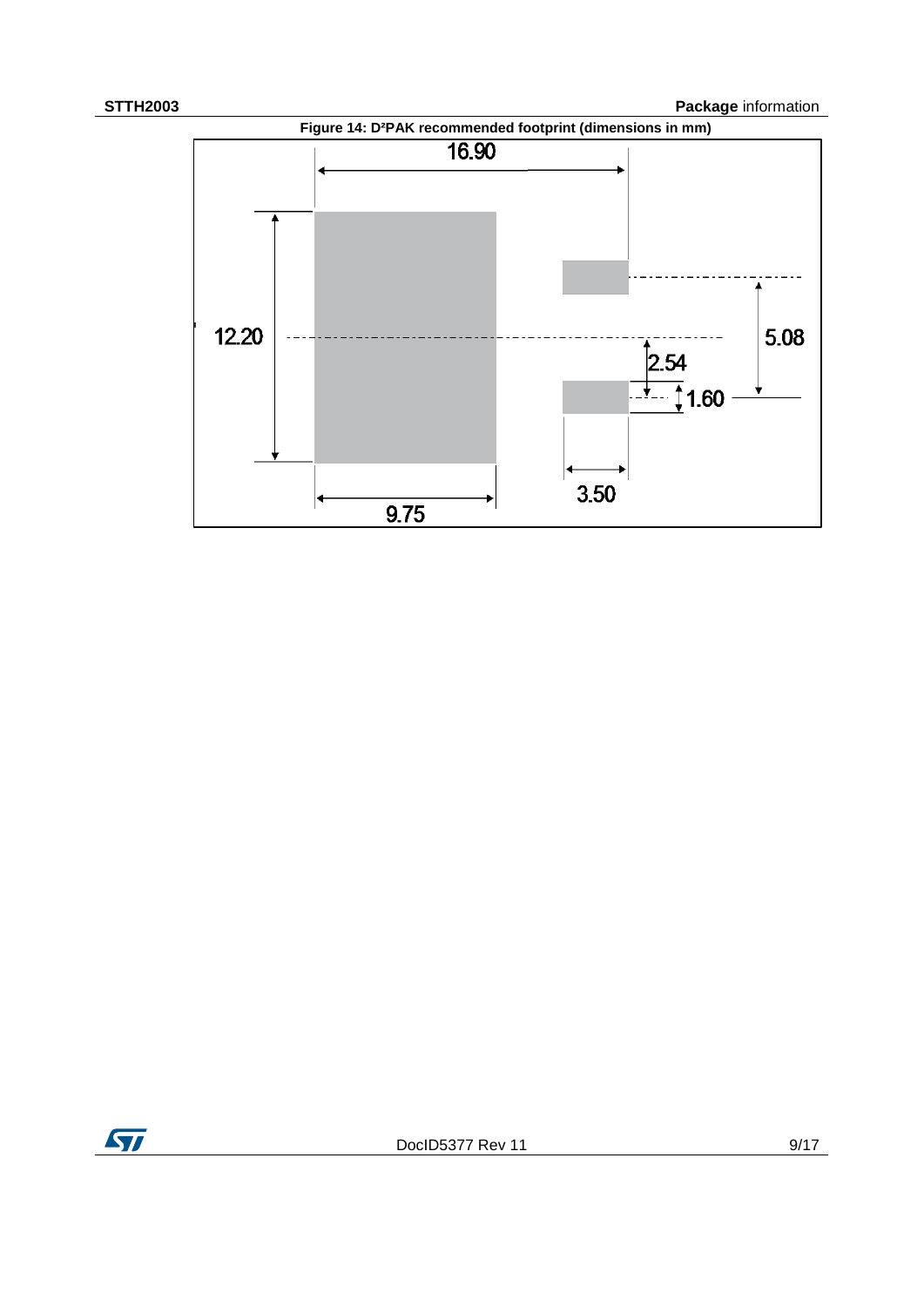**2.2 I²PAK package information**



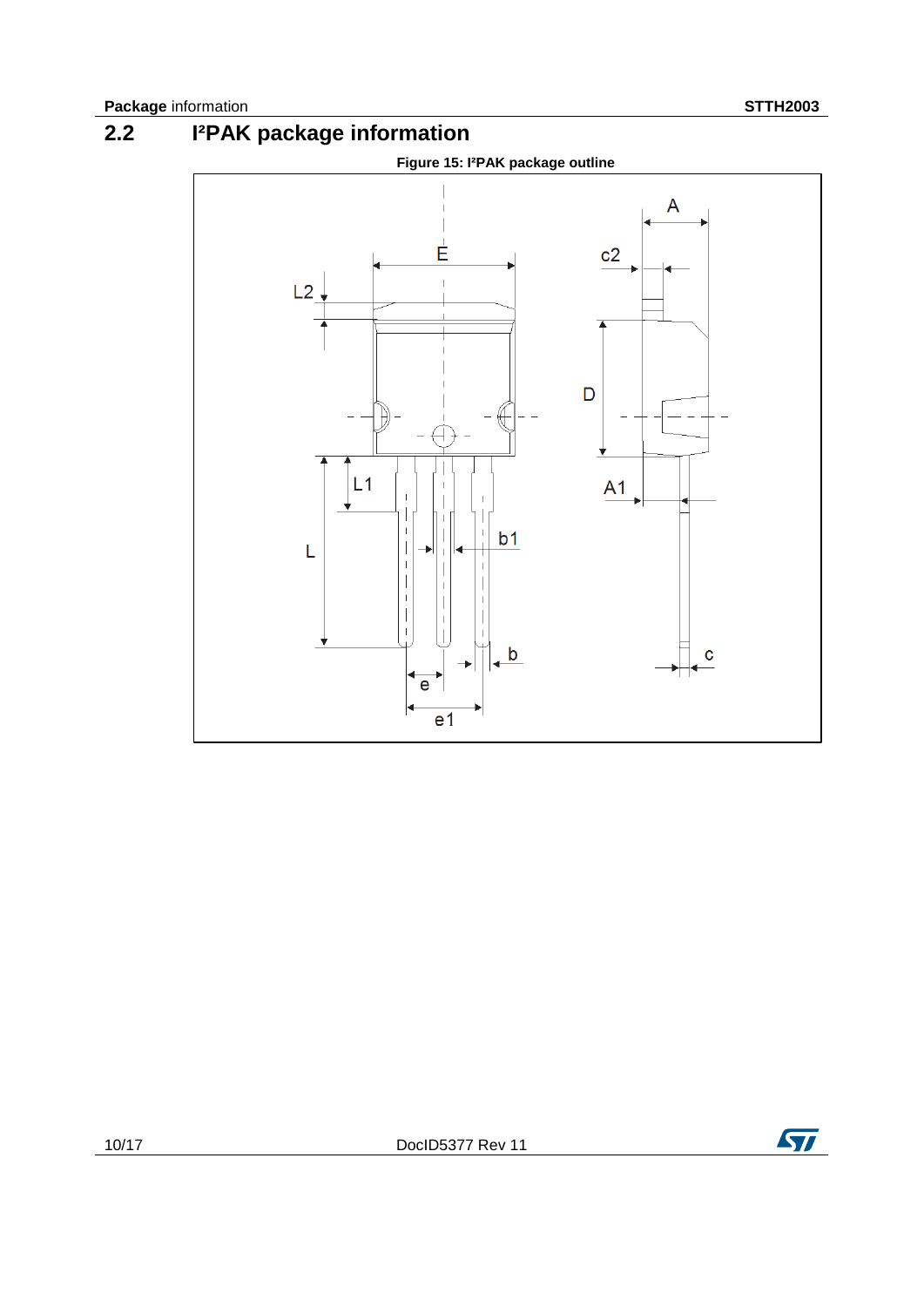**STTH2003 Package** information

| Table 7: I <sup>2</sup> PAK package mechanical data |       |                    |                   |               |  |  |
|-----------------------------------------------------|-------|--------------------|-------------------|---------------|--|--|
|                                                     |       |                    | <b>Dimensions</b> |               |  |  |
| Ref.                                                |       | <b>Millimeters</b> |                   | <b>Inches</b> |  |  |
|                                                     | Min.  | Max.               | Min.              | Max.          |  |  |
| A                                                   | 4.40  | 4.60               | 0.173             | 0.181         |  |  |
| A <sub>1</sub>                                      | 2.40  | 2.72               | 0.094             | 0.107         |  |  |
| b                                                   | 0.61  | 0.88               | 0.024             | 0.035         |  |  |
| b1                                                  | 1.14  | 1.70               | 0.044             | 0.067         |  |  |
| F                                                   | 0.75  | 1.0                | 0.03              | 0.039         |  |  |
| F1                                                  | 1.15  | 1.70               | 0.045             | 0.067         |  |  |
| F <sub>2</sub>                                      | 1.15  | 1.70               | 0.045             | 0.067         |  |  |
| G                                                   | 4.95  | 5.20               | 0.195             | 0.205         |  |  |
| G <sub>1</sub>                                      | 2.40  | 2.70               | 0.094             | 0.106         |  |  |
| H                                                   | 10.00 | 10.40              | 0.393             | 0.409         |  |  |
| L2                                                  |       | 16.00 typ.         | 0.63 typ.         |               |  |  |
| L <sub>3</sub>                                      | 28.60 | 30.60              | 1.126             | 1.205         |  |  |
| L4                                                  | 9.80  | 10.6               | 0.386             | 0.417         |  |  |
| L5                                                  | 2.90  | 3.60               | 0.114             | 0.142         |  |  |
| L6                                                  | 15.90 | 16.40              | 0.626             | 0.646         |  |  |
| L7                                                  | 9.00  | 9.30               | 0.354             | 0.366         |  |  |
| Dia                                                 | 3.0   | 3.20               | 0.118             | 0.126         |  |  |

Mounting (soldering) the I<sup>2</sup>PAK metal slug (heatsink) with alloy, like a surface mount device, IS NOT PERMITTED. A standard through-hole mounting is mandatory.

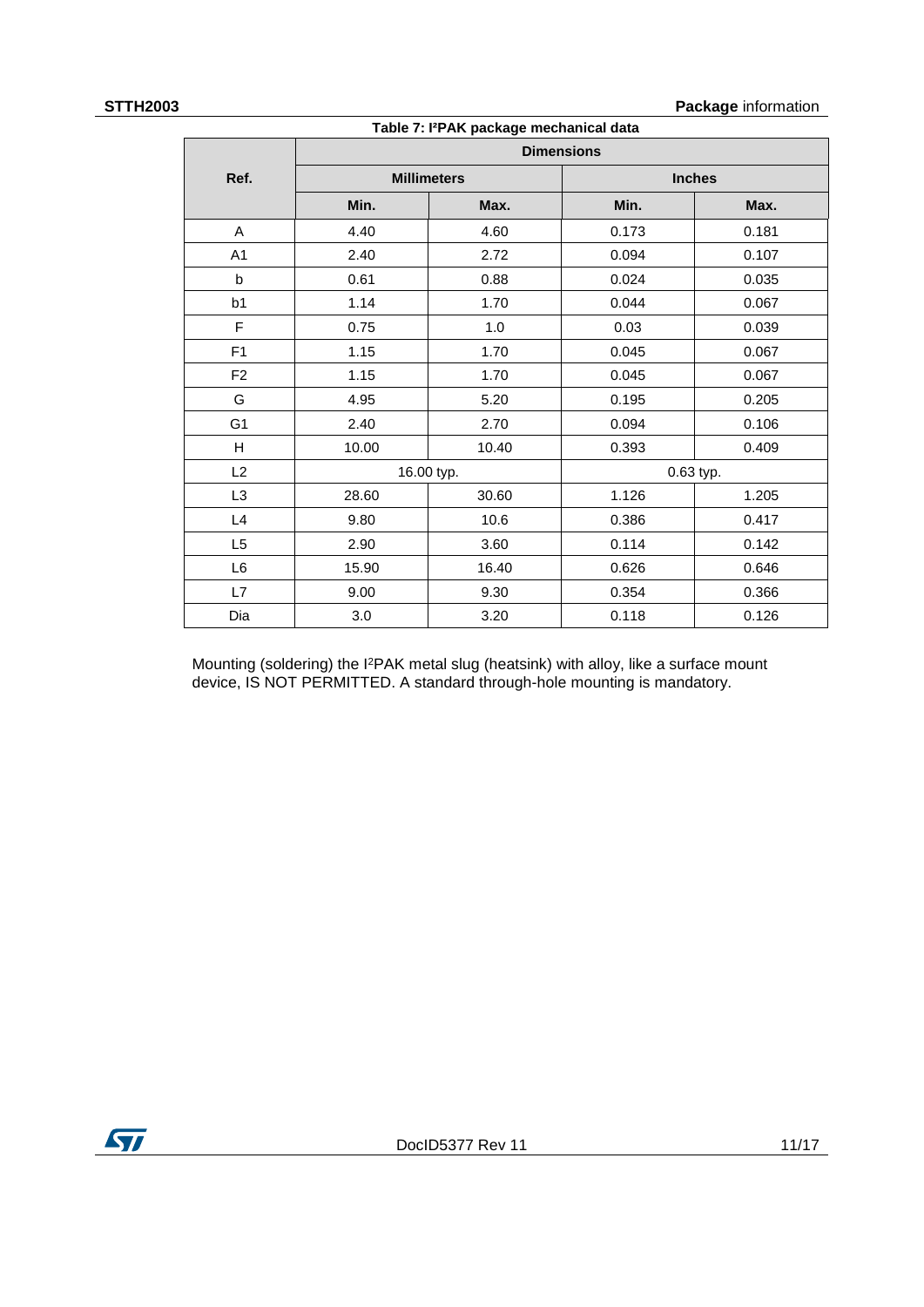



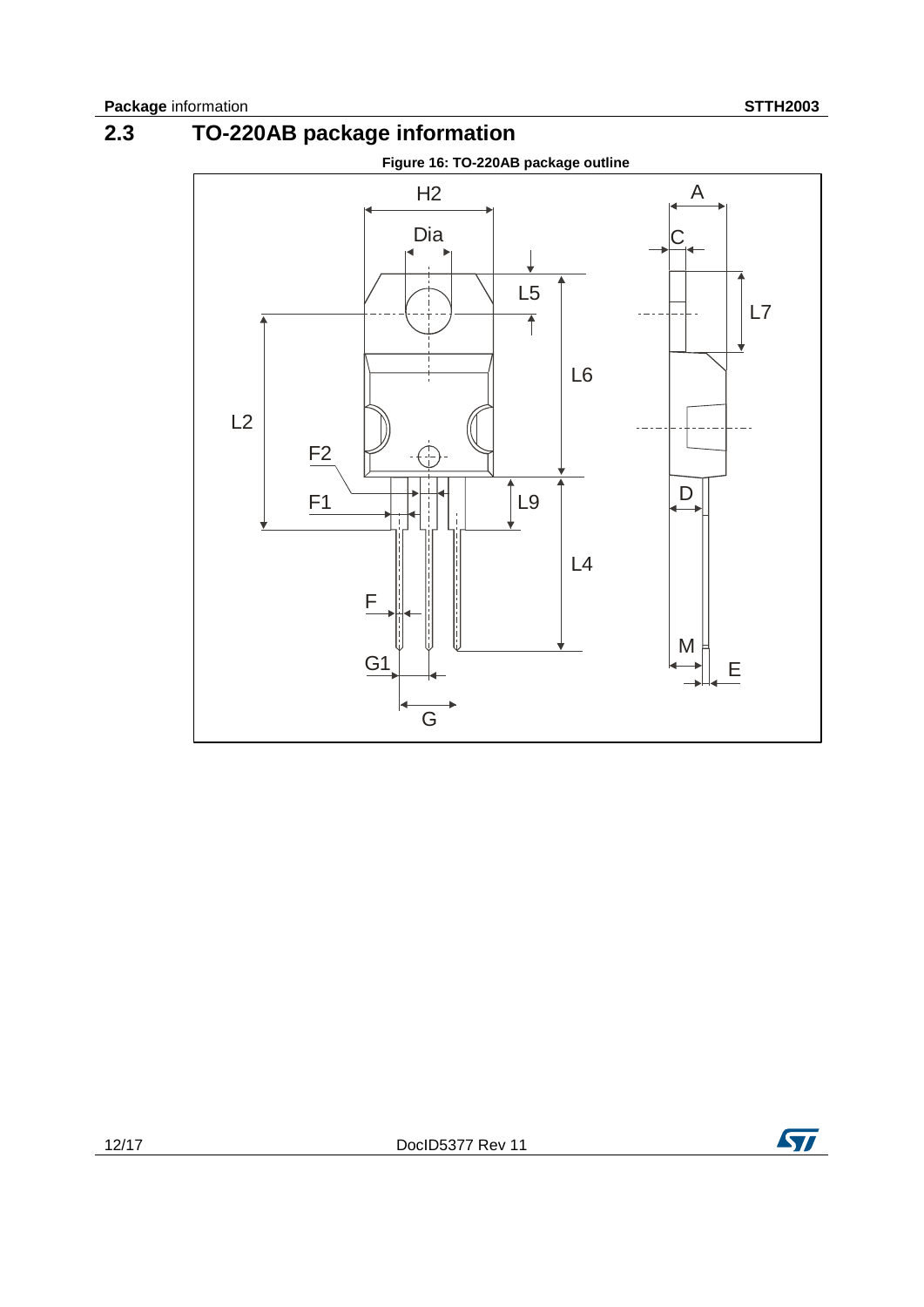### **STTH2003 Package** information

| Table 8: TO-220AB package mechanical data |       |                    |                   |            |  |  |
|-------------------------------------------|-------|--------------------|-------------------|------------|--|--|
|                                           |       |                    | <b>Dimensions</b> |            |  |  |
| Ref.                                      |       | <b>Millimeters</b> | <b>Inches</b>     |            |  |  |
|                                           | Min.  | Max.               | Min.              | Max.       |  |  |
| A                                         | 4.40  | 4.60               | 0.173             | 0.181      |  |  |
| C                                         | 1.23  | 1.32               | 0.048             | 0.051      |  |  |
| D                                         | 2.40  | 2.72               | 0.094             | 0.107      |  |  |
| E                                         | 0.49  | 0.70               | 0.019             | 0.027      |  |  |
| F                                         | 0.61  | 0.88               | 0.024             | 0.034      |  |  |
| F <sub>1</sub>                            | 1.14  | 1.70               | 0.044             | 0.066      |  |  |
| F <sub>2</sub>                            | 1.14  | 1.70               | 0.044             | 0.066      |  |  |
| G                                         | 4.95  | 5.15               | 0.194             | 0.202      |  |  |
| G <sub>1</sub>                            | 2.40  | 2.70               | 0.094             | 0.106      |  |  |
| H2                                        | 10.00 | 10.40              | 0.393             | 0.409      |  |  |
| L2                                        |       | 16.40 typ.         | 0.645 typ.        |            |  |  |
| L4                                        | 13.00 | 14.00              | 0.511             | 0.551      |  |  |
| L <sub>5</sub>                            | 2.65  | 2.95               | 0.104             | 0.116      |  |  |
| L6                                        | 15.25 | 15.75              | 0.600             | 0.620      |  |  |
| L7                                        | 6.20  | 6.60               | 0.244             | 0.259      |  |  |
| L <sub>9</sub>                            | 3.50  | 3.93               | 0.137             | 0.154      |  |  |
| M                                         |       | 2.6 typ.           |                   | 0.102 typ. |  |  |
| Diam                                      | 3.75  | 3.85               | 0.147             | 0.151      |  |  |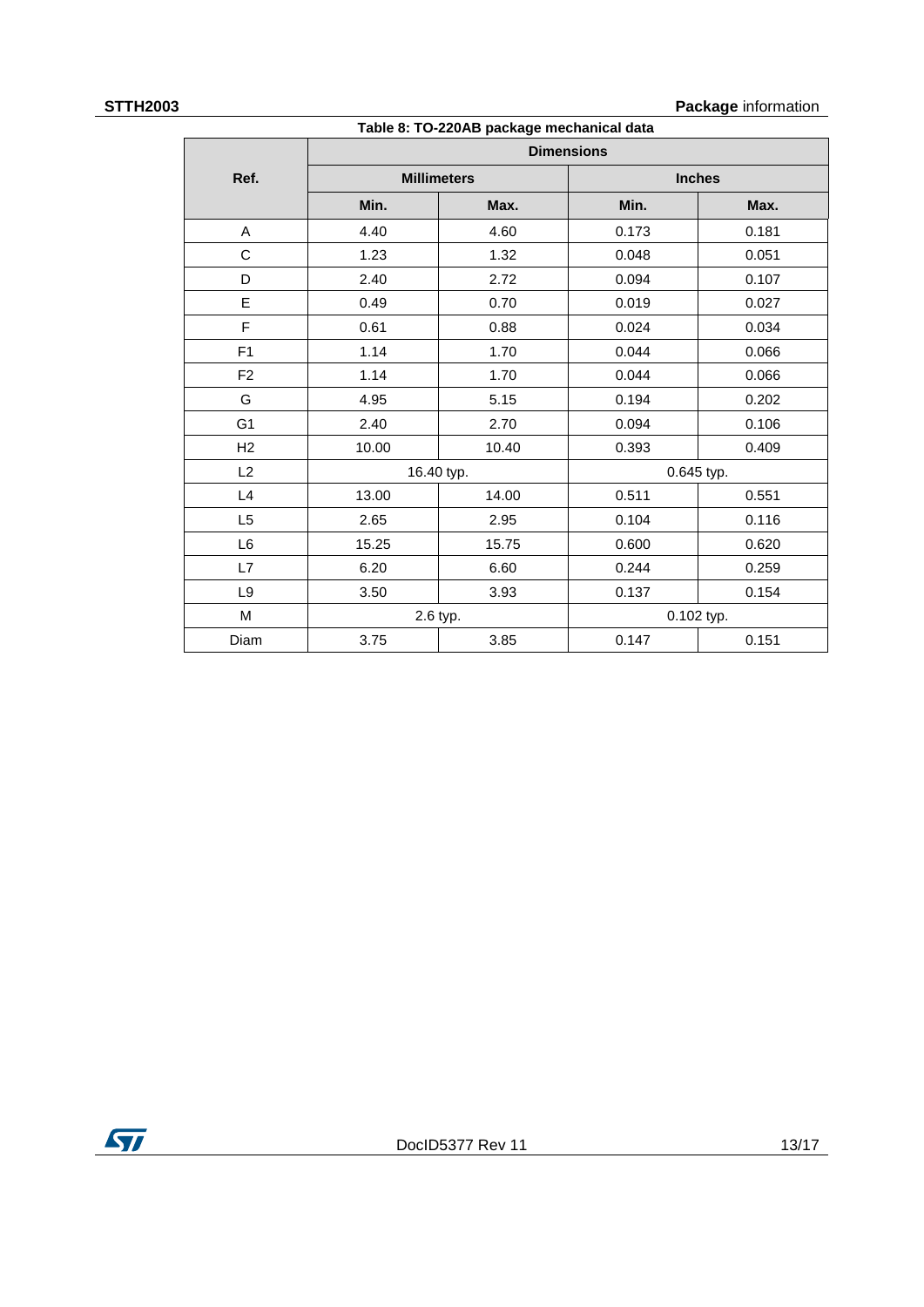



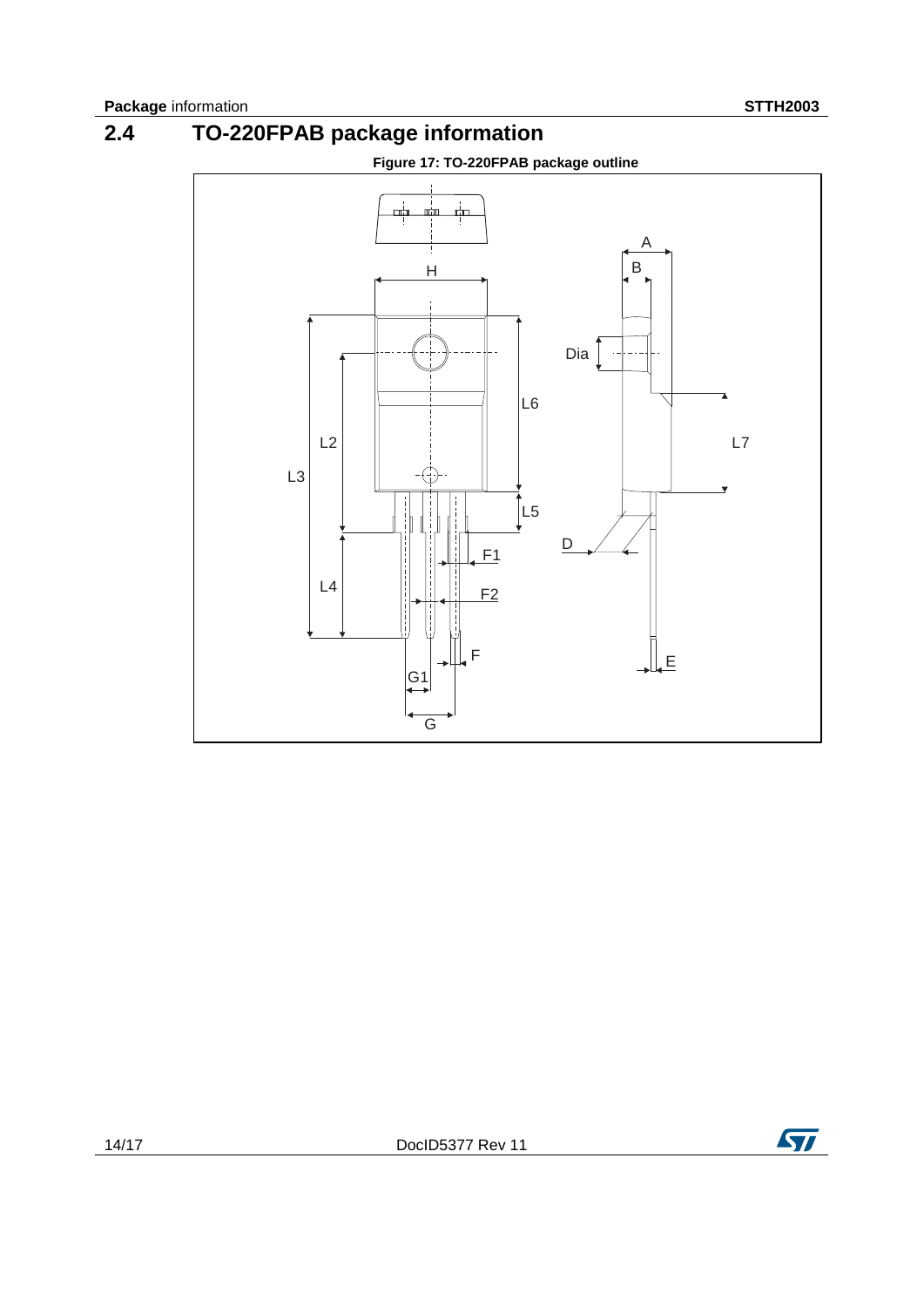### **STTH2003 Package** information

| Table 9: TO-220FPAB package mechanical data |       |                    |                   |               |  |  |
|---------------------------------------------|-------|--------------------|-------------------|---------------|--|--|
|                                             |       |                    | <b>Dimensions</b> |               |  |  |
| Ref.                                        |       | <b>Millimeters</b> |                   | <b>Inches</b> |  |  |
|                                             | Min.  | Max.               | Min.              | Max.          |  |  |
| Α                                           | 4.40  | 4.60               | 0.173             | 0.181         |  |  |
| B                                           | 2.5   | 2.7                | 0.098             | 0.106         |  |  |
| D                                           | 2.50  | 2.75               | 0.098             | 0.108         |  |  |
| E                                           | 0.45  | 0.70               | 0.018             | 0.027         |  |  |
| F                                           | 0.75  | 1.0                | 0.03              | 0.039         |  |  |
| F1                                          | 1.15  | 1.70               | 0.045             | 0.067         |  |  |
| F <sub>2</sub>                              | 1.15  | 1.70               | 0.045             | 0.067         |  |  |
| G                                           | 4.95  | 5.20               | 0.195             | 0.205         |  |  |
| G <sub>1</sub>                              | 2.40  | 2.70               | 0.094             | 0.106         |  |  |
| H                                           | 10.00 | 10.40              | 0.393             | 0.409         |  |  |
| L2                                          |       | 16.00 typ.         |                   | 0.63 typ.     |  |  |
| L <sub>3</sub>                              | 28.60 | 30.60              | 1.126             | 1.205         |  |  |
| L4                                          | 9.80  | 10.6               | 0.386             | 0.417         |  |  |
| L5                                          | 2.90  | 3.60               | 0.114             | 0.142         |  |  |
| L6                                          | 15.90 | 16.40              | 0.626             | 0.646         |  |  |
| L7                                          | 9.00  | 9.30               | 0.354             | 0.366         |  |  |
| Dia                                         | 3.0   | 3.20               | 0.118             | 0.126         |  |  |

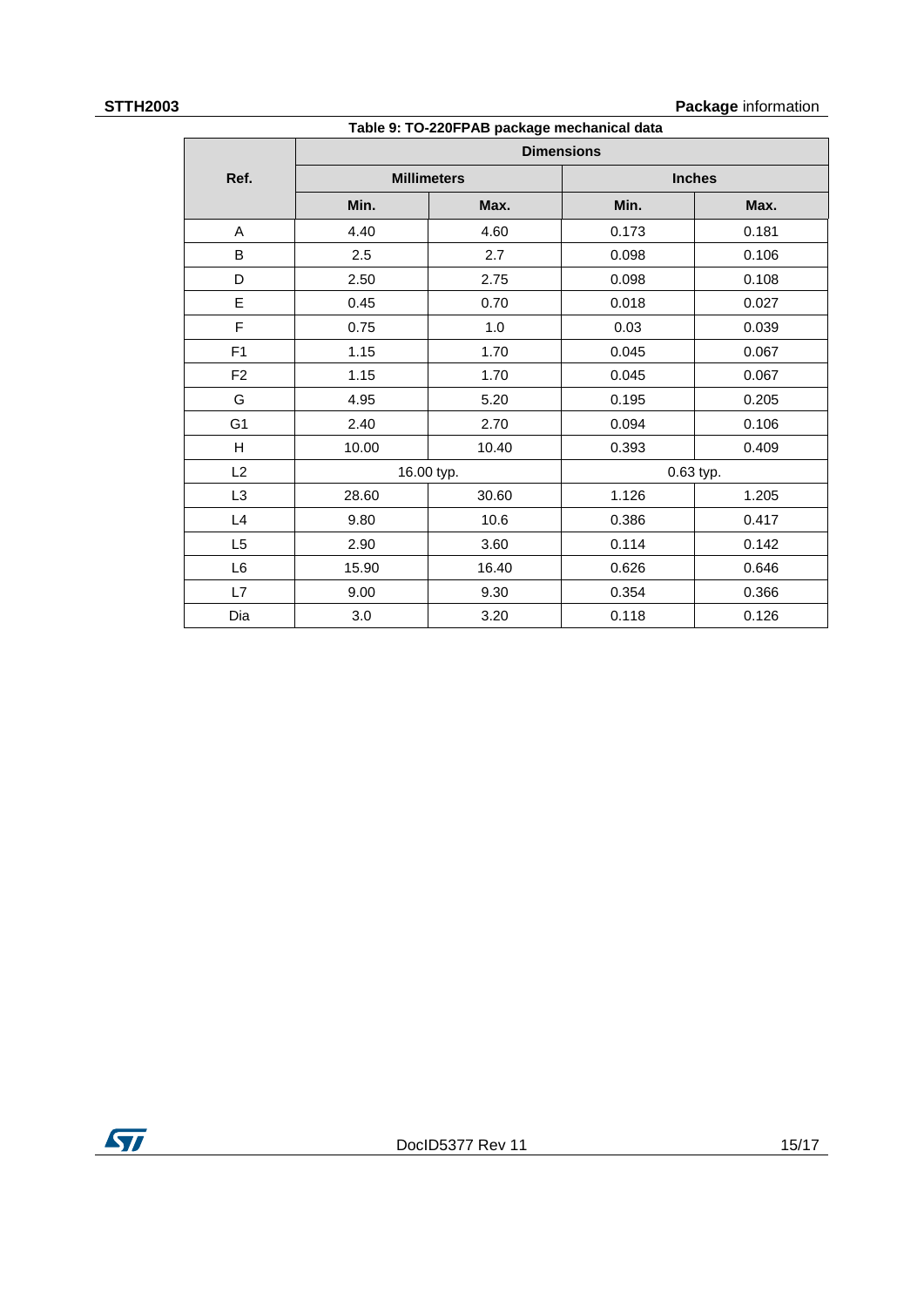# **3 Ordering information**

| <b>Hable TV: Orderling information</b> |                |                 |                   |                 |                      |  |  |
|----------------------------------------|----------------|-----------------|-------------------|-----------------|----------------------|--|--|
| Order code                             | <b>Marking</b> | Package         | Weight            | <b>Base qty</b> | <b>Delivery mode</b> |  |  |
| STTH2003CT                             | STTH2003CT     | <b>TO-220AB</b> | 1.95g             | 50              | Tube                 |  |  |
| STTH2003CG                             | STTH2003CG     | $D^2PAK$        | 1.38 <sub>q</sub> | 50              | Tube                 |  |  |
| STTH2003CG-TR                          | STTH2003CG     | $D^2PAK$        | 1.38g             | 1000            | Tape and reel        |  |  |
| STTH2003CFP                            | STTH2003CFP    | TO-220FPAB      | 1.9q              | 50              | Tube                 |  |  |
| STTH2003CR                             | STTH2003CR     | $I^2$ PAK       | 1.5 <sub>q</sub>  | 50              | Tube                 |  |  |

# **Table 10: Ordering information**

# **4 Revision history**

## **Table 11: Document revision history**

| Date        | <b>Revision</b> | <b>Changes</b>                                                                                                                                                                                   |  |
|-------------|-----------------|--------------------------------------------------------------------------------------------------------------------------------------------------------------------------------------------------|--|
| Aug-2003    | 7G              | Previuous release                                                                                                                                                                                |  |
| 26-Mar-2007 | 8               | Removed ISOWATT package                                                                                                                                                                          |  |
| 11-Feb-2011 | 9               | Updatd base quantity for tape and reel delivery.<br>Corrected temperature in Table 1. Added warning paragraph above<br>Table 7.                                                                  |  |
| 06-Sep-2011 | 10              | Updated Table 2. Added Figure 12                                                                                                                                                                 |  |
| 28-May-2015 | 11              | Updated features, Table 1: "Device summary" and packages<br>silhouette in cover page.<br>Updated Section 1: "Characteristics".<br>Updated Section 2.2: "D <sup>2</sup> PAK package information". |  |